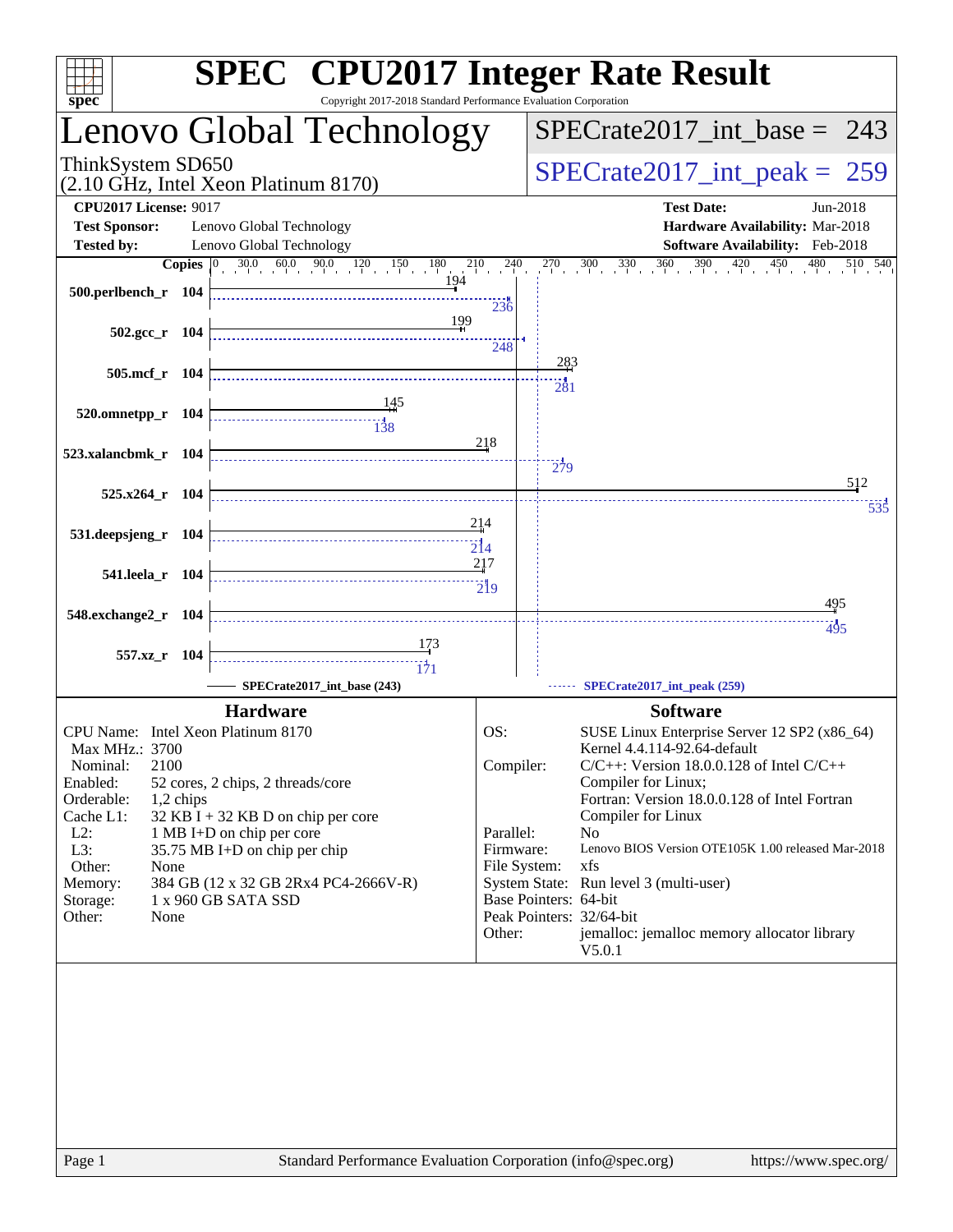

## Lenovo Global Technology

(2.10 GHz, Intel Xeon Platinum 8170)

ThinkSystem SD650  $SPECrate2017$ \_int\_peak = 259

[SPECrate2017\\_int\\_base =](http://www.spec.org/auto/cpu2017/Docs/result-fields.html#SPECrate2017intbase) 243

**[Test Sponsor:](http://www.spec.org/auto/cpu2017/Docs/result-fields.html#TestSponsor)** Lenovo Global Technology **[Hardware Availability:](http://www.spec.org/auto/cpu2017/Docs/result-fields.html#HardwareAvailability)** Mar-2018

**[CPU2017 License:](http://www.spec.org/auto/cpu2017/Docs/result-fields.html#CPU2017License)** 9017 **[Test Date:](http://www.spec.org/auto/cpu2017/Docs/result-fields.html#TestDate)** Jun-2018 **[Tested by:](http://www.spec.org/auto/cpu2017/Docs/result-fields.html#Testedby)** Lenovo Global Technology **[Software Availability:](http://www.spec.org/auto/cpu2017/Docs/result-fields.html#SoftwareAvailability)** Feb-2018

### **[Results Table](http://www.spec.org/auto/cpu2017/Docs/result-fields.html#ResultsTable)**

|                           |               |                |       | <b>Base</b>    |            |                |       | <b>Peak</b>   |                |              |                |              |                |              |
|---------------------------|---------------|----------------|-------|----------------|------------|----------------|-------|---------------|----------------|--------------|----------------|--------------|----------------|--------------|
| <b>Benchmark</b>          | <b>Copies</b> | <b>Seconds</b> | Ratio | <b>Seconds</b> | Ratio      | <b>Seconds</b> | Ratio | <b>Copies</b> | <b>Seconds</b> | <b>Ratio</b> | <b>Seconds</b> | <b>Ratio</b> | <b>Seconds</b> | <b>Ratio</b> |
| $500.$ perlbench_r        | 104           | 852            | 194   | 850            | 195        | 857            | 193   | 104           | 699            | 237          | 704            | 235          | 703            | 236          |
| $502.\text{sec}$          | 104           | 744            | 198   | 733            | 201        | 741            | 199   | 104           | 593            | 248          | 595            | 248          | 593            | 248          |
| $505$ .mcf r              | 104           | 587            | 287   | 595            | 283        | 596            | 282   | 104           | 597            | 281          | 598            | 281          | 600            | 280          |
| 520.omnetpp_r             | 104           | 929            | 147   | 940            | <u>145</u> | 959            | 142   | 104           | 992            | 138          | 991            | <b>138</b>   | 989            | 138          |
| 523.xalancbmk_r           | 104           | 499            | 220   | 503            | 218        | 503            | 218   | 104           | 393            | 279          | 394            | 278          | 394            | 279          |
| 525.x264 r                | 104           | 356            | 512   | 356            | 512        | 356            | 511   | 104           | 340            | 535          | 341            | 534          | 341            | 535          |
| 531.deepsjeng_r           | 104           | 551            | 216   | 556            | 214        | 557            | 214   | 104           | 556            | 214          | 555            | 215          | 557            | 214          |
| 541.leela r               | 104           | 795            | 217   | 795            | 217        | 799            | 215   | 104           | 785            | 219          | 785            | 219          | 789            | 218          |
| 548.exchange2_r           | 104           | 551            | 495   | 551            | 495        | 552            | 494   | 104           | 550            | 495          | 549            | 496          | 551            | 495          |
| 557.xz r                  | 104           | 646            | 174   | 650            | 173        | 649            | 173   | 104           | 655            | 171          | 655            | <u>171</u>   | 656            | 171          |
| $SPECrate2017$ int base = |               |                | 243   |                |            |                |       |               |                |              |                |              |                |              |
| $SPECrate2017$ int peak = |               |                | 259   |                |            |                |       |               |                |              |                |              |                |              |

Results appear in the [order in which they were run](http://www.spec.org/auto/cpu2017/Docs/result-fields.html#RunOrder). Bold underlined text [indicates a median measurement](http://www.spec.org/auto/cpu2017/Docs/result-fields.html#Median).

#### **[Submit Notes](http://www.spec.org/auto/cpu2017/Docs/result-fields.html#SubmitNotes)**

 The numactl mechanism was used to bind copies to processors. The config file option 'submit' was used to generate numactl commands to bind each copy to a specific processor. For details, please see the config file.

### **[Operating System Notes](http://www.spec.org/auto/cpu2017/Docs/result-fields.html#OperatingSystemNotes)**

Stack size set to unlimited using "ulimit -s unlimited"

### **[General Notes](http://www.spec.org/auto/cpu2017/Docs/result-fields.html#GeneralNotes)**

Environment variables set by runcpu before the start of the run: LD\_LIBRARY\_PATH = "/home/cpu2017.1.0.2.ic18.0/lib/ia32:/home/cpu2017.1.0.2.ic18.0/lib/intel64" LD\_LIBRARY\_PATH = "\$LD\_LIBRARY\_PATH:/home/cpu2017.1.0.2.ic18.0/je5.0.1-32:/home/cpu2017.1.0.2.ic18.0/je5.0.1-64" Binaries compiled on a system with 1x Intel Core i7-4790 CPU + 32GB RAM memory using Redhat Enterprise Linux 7.4 Transparent Huge Pages enabled by default Prior to runcpu invocation Filesystem page cache synced and cleared with: sync; echo 3> /proc/sys/vm/drop\_caches runcpu command invoked through numactl i.e.: numactl --interleave=all runcpu <etc> jemalloc: configured and built at default for 32bit (i686) and 64bit (x86\_64) targets; jemalloc: built with the RedHat Enterprise 7.4, and the system compiler gcc 4.8.5; jemalloc: sources available from jemalloc.net or

**(Continued on next page)**

| Page 2 | Standard Performance Evaluation Corporation (info@spec.org) | https://www.spec.org/ |
|--------|-------------------------------------------------------------|-----------------------|
|        |                                                             |                       |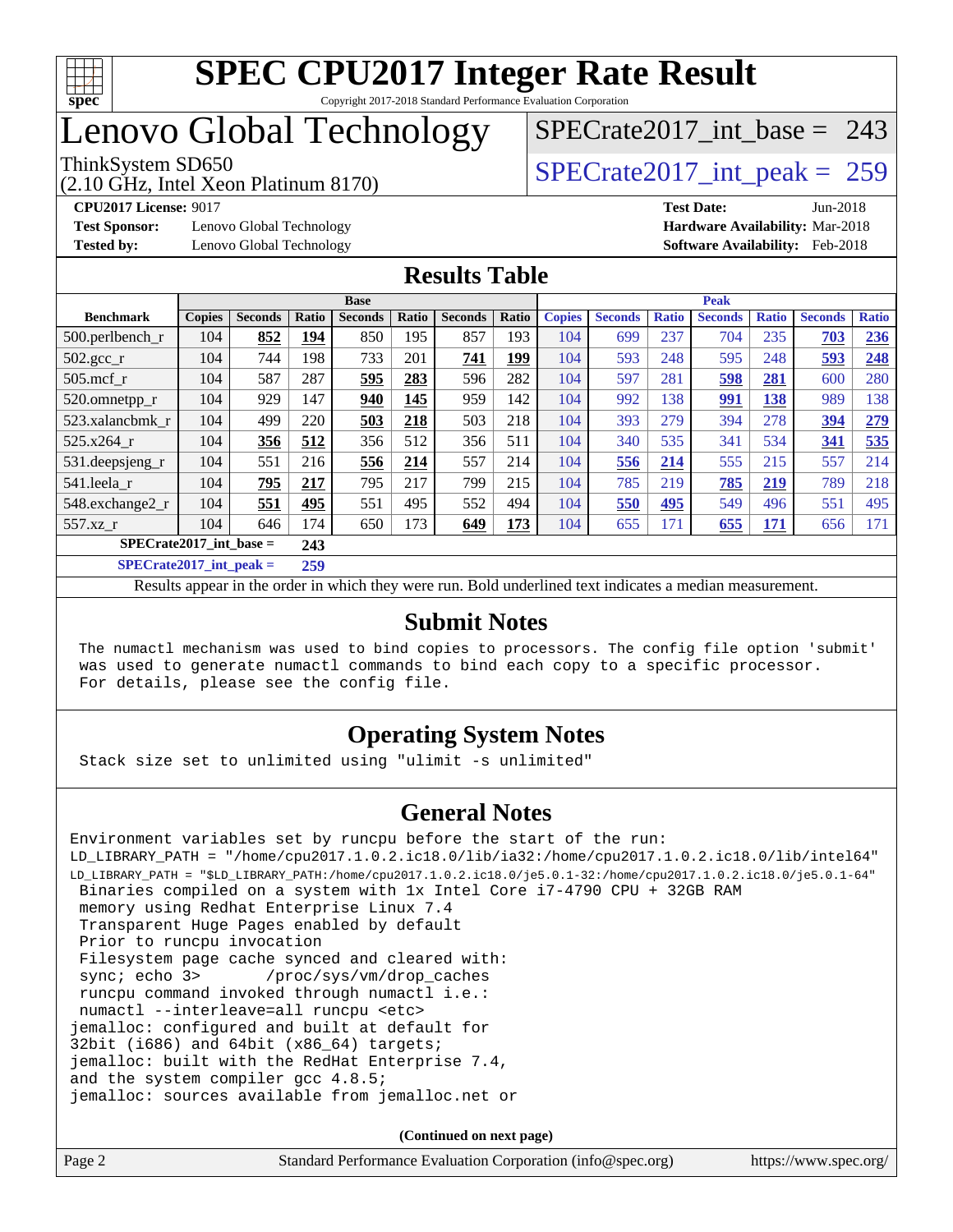

### Lenovo Global Technology

ThinkSystem SD650  $SPECrate2017\_int\_peak = 259$ [SPECrate2017\\_int\\_base =](http://www.spec.org/auto/cpu2017/Docs/result-fields.html#SPECrate2017intbase) 243

(2.10 GHz, Intel Xeon Platinum 8170)

**[Test Sponsor:](http://www.spec.org/auto/cpu2017/Docs/result-fields.html#TestSponsor)** Lenovo Global Technology **[Hardware Availability:](http://www.spec.org/auto/cpu2017/Docs/result-fields.html#HardwareAvailability)** Mar-2018 **[Tested by:](http://www.spec.org/auto/cpu2017/Docs/result-fields.html#Testedby)** Lenovo Global Technology **[Software Availability:](http://www.spec.org/auto/cpu2017/Docs/result-fields.html#SoftwareAvailability)** Feb-2018

**[CPU2017 License:](http://www.spec.org/auto/cpu2017/Docs/result-fields.html#CPU2017License)** 9017 **[Test Date:](http://www.spec.org/auto/cpu2017/Docs/result-fields.html#TestDate)** Jun-2018

#### **[General Notes \(Continued\)](http://www.spec.org/auto/cpu2017/Docs/result-fields.html#GeneralNotes)**

<https://github.com/jemalloc/jemalloc/releases> Yes: The test sponsor attests, as of date of publication, that CVE-2017-5754 (Meltdown) is mitigated in the system as tested and documented. Yes: The test sponsor attests, as of date of publication, that CVE-2017-5753 (Spectre variant 1) is mitigated in the system as tested and documented. Yes: The test sponsor attests, as of date of publication, that CVE-2017-5715 (Spectre variant 2) is mitigated in the system as tested and documented.

### **[Platform Notes](http://www.spec.org/auto/cpu2017/Docs/result-fields.html#PlatformNotes)**

Page 3 Standard Performance Evaluation Corporation [\(info@spec.org\)](mailto:info@spec.org) <https://www.spec.org/> BIOS configuration: Choose Operating Mode set to Maximum Performance SNC set to Enable DCU Streamer Prefetcher set to Disable MONITOR/MWAIT set to Enable UPI Prefetcher set to Disable LLC dead line alloc set to Disable Sysinfo program /home/cpu2017.1.0.2.ic18.0/bin/sysinfo Rev: r5797 of 2017-06-14 96c45e4568ad54c135fd618bcc091c0f running on oc1 Fri Jun 15 21:51:39 2018 SUT (System Under Test) info as seen by some common utilities. For more information on this section, see <https://www.spec.org/cpu2017/Docs/config.html#sysinfo> From /proc/cpuinfo model name : Intel(R) Xeon(R) Platinum 8170 CPU @ 2.10GHz 2 "physical id"s (chips) 104 "processors" cores, siblings (Caution: counting these is hw and system dependent. The following excerpts from /proc/cpuinfo might not be reliable. Use with caution.) cpu cores : 26 siblings : 52 physical 0: cores 0 1 2 3 4 5 6 8 9 10 11 12 13 16 17 18 19 20 21 22 24 25 26 27 28 29 physical 1: cores 0 1 2 3 4 5 6 8 9 10 11 12 13 16 17 18 19 20 21 22 24 25 26 27 28 29 From lscpu: Architecture: x86\_64 CPU op-mode(s): 32-bit, 64-bit Byte Order: Little Endian CPU(s): 104 On-line CPU(s) list: 0-103 Thread(s) per core: 2 Core(s) per socket: 26 **(Continued on next page)**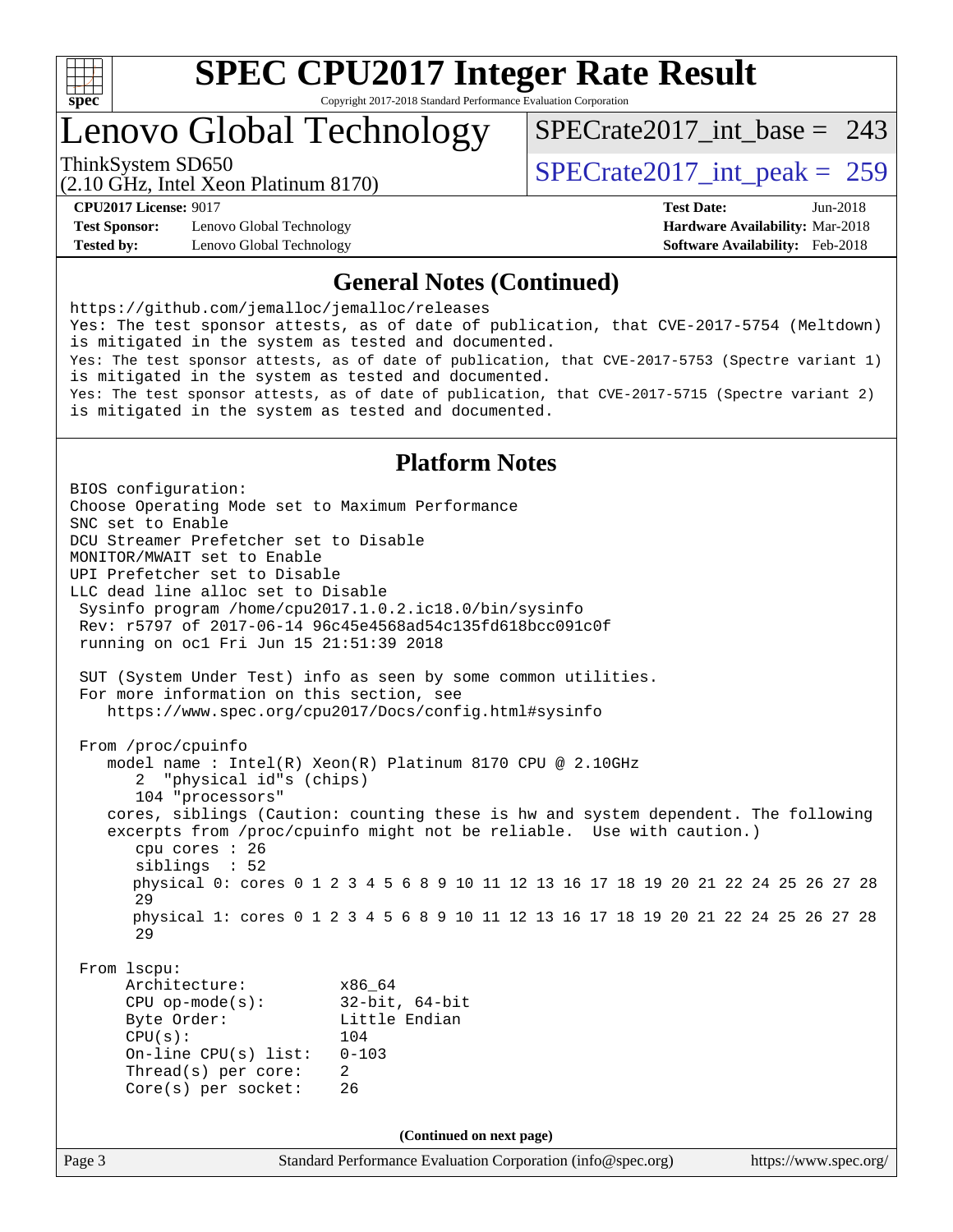

# Lenovo Global Technology

ThinkSystem SD650<br>  $(2.10 \text{ GHz})$  Intel Xeon Platinum 8170) [SPECrate2017\\_int\\_base =](http://www.spec.org/auto/cpu2017/Docs/result-fields.html#SPECrate2017intbase) 243

(2.10 GHz, Intel Xeon Platinum 8170)

**[Test Sponsor:](http://www.spec.org/auto/cpu2017/Docs/result-fields.html#TestSponsor)** Lenovo Global Technology **[Hardware Availability:](http://www.spec.org/auto/cpu2017/Docs/result-fields.html#HardwareAvailability)** Mar-2018 **[Tested by:](http://www.spec.org/auto/cpu2017/Docs/result-fields.html#Testedby)** Lenovo Global Technology **[Software Availability:](http://www.spec.org/auto/cpu2017/Docs/result-fields.html#SoftwareAvailability)** Feb-2018

**[CPU2017 License:](http://www.spec.org/auto/cpu2017/Docs/result-fields.html#CPU2017License)** 9017 **[Test Date:](http://www.spec.org/auto/cpu2017/Docs/result-fields.html#TestDate)** Jun-2018

#### **[Platform Notes \(Continued\)](http://www.spec.org/auto/cpu2017/Docs/result-fields.html#PlatformNotes)**

| Socket(s):                           | 2                                                                                                                   |  |  |  |  |  |
|--------------------------------------|---------------------------------------------------------------------------------------------------------------------|--|--|--|--|--|
| NUMA $node(s):$                      | 4                                                                                                                   |  |  |  |  |  |
| Vendor ID:                           | GenuineIntel                                                                                                        |  |  |  |  |  |
| CPU family:                          | 6                                                                                                                   |  |  |  |  |  |
| Model:                               | 85                                                                                                                  |  |  |  |  |  |
| Model name:                          | Intel(R) Xeon(R) Platinum 8170 CPU @ 2.10GHz                                                                        |  |  |  |  |  |
| Stepping:                            | 4                                                                                                                   |  |  |  |  |  |
| CPU MHz:                             | 2095.097                                                                                                            |  |  |  |  |  |
| BogoMIPS:                            | 4190.19                                                                                                             |  |  |  |  |  |
| Virtualization:                      | $VT - x$                                                                                                            |  |  |  |  |  |
| $L1d$ cache:                         | 32K                                                                                                                 |  |  |  |  |  |
| Lli cache:                           | 32K                                                                                                                 |  |  |  |  |  |
| $L2$ cache:                          | 1024K                                                                                                               |  |  |  |  |  |
| $L3$ cache:                          | 36608K                                                                                                              |  |  |  |  |  |
| NUMA node0 CPU(s):                   | $0-3, 7-9, 13-15, 20-22, 52-55, 59-61, 65-67, 72-74$                                                                |  |  |  |  |  |
| NUMA nodel CPU(s):                   | $4-6$ , 10-12, 16-19, 23-25, 56-58, 62-64, 68-71, 75-77                                                             |  |  |  |  |  |
| NUMA $node2$ $CPU(s)$ :              | 26-29, 33-35, 39-41, 46-48, 78-81, 85-87, 91-93, 98-100<br>30-32, 36-38, 42-45, 49-51, 82-84, 88-90, 94-97, 101-103 |  |  |  |  |  |
| NUMA node3 CPU(s):<br>Flags:         | fpu vme de pse tsc msr pae mce cx8 apic sep mtrr pge mca cmov                                                       |  |  |  |  |  |
|                                      | pat pse36 clflush dts acpi mmx fxsr sse sse2 ss ht tm pbe syscall nx pdpelgb rdtscp                                 |  |  |  |  |  |
|                                      | lm constant_tsc art arch_perfmon pebs bts rep_good nopl xtopology nonstop_tsc                                       |  |  |  |  |  |
|                                      | aperfmperf eagerfpu pni pclmulqdq dtes64 monitor ds_cpl vmx smx est tm2 ssse3 sdbg                                  |  |  |  |  |  |
|                                      | fma cx16 xtpr pdcm pcid dca sse4_1 sse4_2 x2apic movbe popcnt tsc_deadline_timer aes                                |  |  |  |  |  |
|                                      | xsave avx f16c rdrand lahf_lm abm 3dnowprefetch ida arat epb invpcid_single pln pts                                 |  |  |  |  |  |
|                                      | dtherm intel_pt rsb_ctxsw spec_ctrl retpoline kaiser tpr_shadow vnmi flexpriority                                   |  |  |  |  |  |
|                                      | ept vpid fsgsbase tsc_adjust bmil hle avx2 smep bmi2 erms invpcid rtm cqm mpx                                       |  |  |  |  |  |
|                                      | avx512f avx512dq rdseed adx smap clflushopt clwb avx512cd avx512bw avx512vl xsaveopt                                |  |  |  |  |  |
| xsavec xgetbvl cqm_llc cqm_occup_llc |                                                                                                                     |  |  |  |  |  |
|                                      |                                                                                                                     |  |  |  |  |  |
| /proc/cpuinfo cache data             |                                                                                                                     |  |  |  |  |  |
| cache size : 36608 KB                |                                                                                                                     |  |  |  |  |  |
|                                      |                                                                                                                     |  |  |  |  |  |
|                                      | From numactl --hardware WARNING: a numactl 'node' might or might not correspond to a                                |  |  |  |  |  |
| physical chip.                       |                                                                                                                     |  |  |  |  |  |
| $available: 4 nodes (0-3)$           |                                                                                                                     |  |  |  |  |  |
|                                      | node 0 cpus: 0 1 2 3 7 8 9 13 14 15 20 21 22 52 53 54 55 59 60 61 65 66 67 72 73 74                                 |  |  |  |  |  |
| node 0 size: 96355 MB                |                                                                                                                     |  |  |  |  |  |
| node 0 free: 96084 MB                |                                                                                                                     |  |  |  |  |  |
|                                      | node 1 cpus: 4 5 6 10 11 12 16 17 18 19 23 24 25 56 57 58 62 63 64 68 69 70 71 75 76 77                             |  |  |  |  |  |
| node 1 size: 96753 MB                |                                                                                                                     |  |  |  |  |  |
| node 1 free: 96137 MB                |                                                                                                                     |  |  |  |  |  |
|                                      | node 2 cpus: 26 27 28 29 33 34 35 39 40 41 46 47 48 78 79 80 81 85 86 87 91 92 93 98 99                             |  |  |  |  |  |
| 100                                  |                                                                                                                     |  |  |  |  |  |
| node 2 size: 96753 MB                |                                                                                                                     |  |  |  |  |  |
| node 2 free: 96504 MB                |                                                                                                                     |  |  |  |  |  |
|                                      | node 3 cpus: 30 31 32 36 37 38 42 43 44 45 49 50 51 82 83 84 88 89 90 94 95 96 97 101                               |  |  |  |  |  |
| 102 103                              |                                                                                                                     |  |  |  |  |  |
|                                      |                                                                                                                     |  |  |  |  |  |
| (Continued on next page)             |                                                                                                                     |  |  |  |  |  |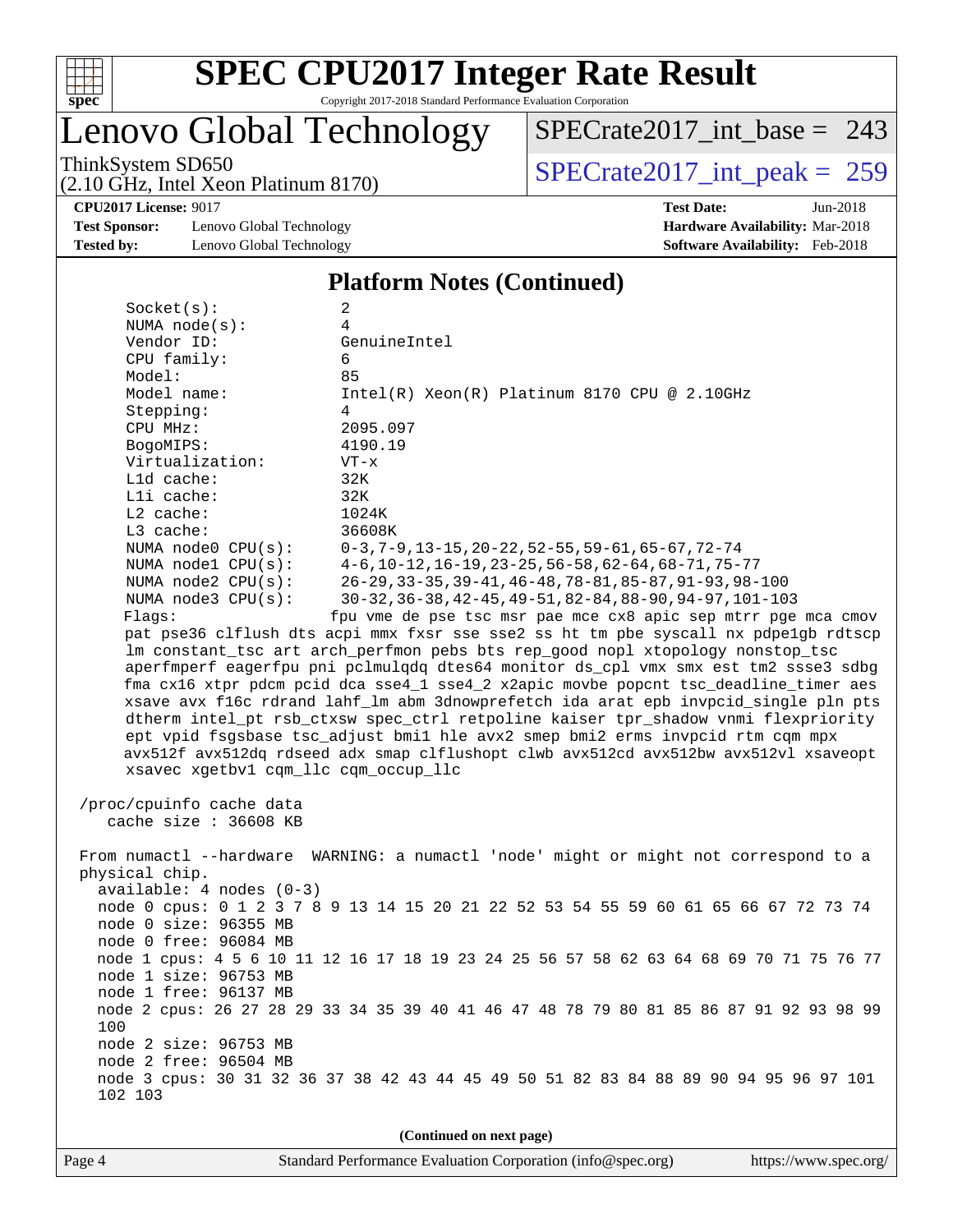

## Lenovo Global Technology

 $SPECrate2017\_int\_base = 243$ 

(2.10 GHz, Intel Xeon Platinum 8170)

ThinkSystem SD650  $SPECrate2017\_int\_peak = 259$ 

**[Test Sponsor:](http://www.spec.org/auto/cpu2017/Docs/result-fields.html#TestSponsor)** Lenovo Global Technology **[Hardware Availability:](http://www.spec.org/auto/cpu2017/Docs/result-fields.html#HardwareAvailability)** Mar-2018 **[Tested by:](http://www.spec.org/auto/cpu2017/Docs/result-fields.html#Testedby)** Lenovo Global Technology **[Software Availability:](http://www.spec.org/auto/cpu2017/Docs/result-fields.html#SoftwareAvailability)** Feb-2018

**[CPU2017 License:](http://www.spec.org/auto/cpu2017/Docs/result-fields.html#CPU2017License)** 9017 **[Test Date:](http://www.spec.org/auto/cpu2017/Docs/result-fields.html#TestDate)** Jun-2018

#### **[Platform Notes \(Continued\)](http://www.spec.org/auto/cpu2017/Docs/result-fields.html#PlatformNotes)** node 3 size: 96750 MB node 3 free: 96532 MB node distances: node 0 1 2 3 0: 10 11 21 21 1: 11 10 21 21 2: 21 21 10 11 3: 21 21 11 10 From /proc/meminfo MemTotal: 395892000 kB HugePages Total: 0 Hugepagesize: 2048 kB From /etc/\*release\* /etc/\*version\* SuSE-release: SUSE Linux Enterprise Server 12 (x86\_64) VERSION = 12 PATCHLEVEL = 2 # This file is deprecated and will be removed in a future service pack or release. # Please check /etc/os-release for details about this release. os-release: NAME="SLES" VERSION="12-SP2" VERSION\_ID="12.2" PRETTY\_NAME="SUSE Linux Enterprise Server 12 SP2" ID="sles" ANSI\_COLOR="0;32" CPE\_NAME="cpe:/o:suse:sles:12:sp2" uname -a: Linux oc1 4.4.114-92.64-default #1 SMP Thu Feb 1 19:18:19 UTC 2018 (c6ce5db) x86\_64 x86\_64 x86\_64 GNU/Linux run-level 3 Jun 15 21:50 SPEC is set to: /home/cpu2017.1.0.2.ic18.0 Filesystem Type Size Used Avail Use% Mounted on /dev/sda3 xfs 446G 102G 345G 23% / Additional information from dmidecode follows. WARNING: Use caution when you interpret this section. The 'dmidecode' program reads system data which is "intended to allow hardware to be accurately determined", but the intent may not be met, as there are frequent changes to hardware, firmware, and the "DMTF SMBIOS" standard. BIOS Lenovo -[OTE105K-1.00]- 03/13/2018 Memory: 12x Hynix HMA84GR7AFR4N-VK 32 GB 2 rank 2666 **(Continued on next page)**

|  | https://www.spec.org/                                       |
|--|-------------------------------------------------------------|
|  | Standard Performance Evaluation Corporation (info@spec.org) |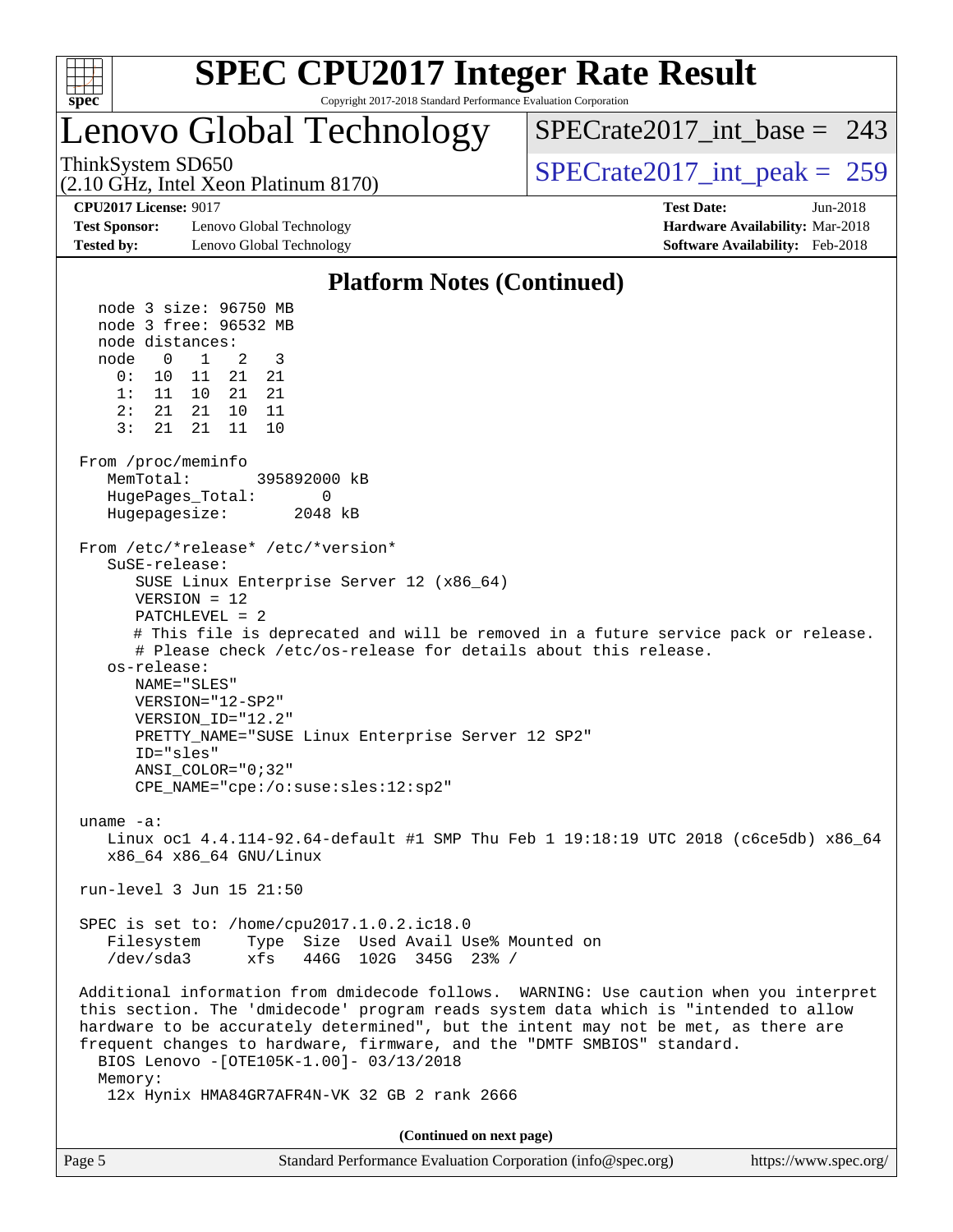

### Lenovo Global Technology

[SPECrate2017\\_int\\_base =](http://www.spec.org/auto/cpu2017/Docs/result-fields.html#SPECrate2017intbase) 243

(2.10 GHz, Intel Xeon Platinum 8170)

ThinkSystem SD650<br>(2.10 GHz, Intel Xeon Platinum 8170)  $\begin{array}{r} | \text{SPECrate2017\_int\_peak} = 259 \end{array}$ 

**[Test Sponsor:](http://www.spec.org/auto/cpu2017/Docs/result-fields.html#TestSponsor)** Lenovo Global Technology **[Hardware Availability:](http://www.spec.org/auto/cpu2017/Docs/result-fields.html#HardwareAvailability)** Mar-2018 **[Tested by:](http://www.spec.org/auto/cpu2017/Docs/result-fields.html#Testedby)** Lenovo Global Technology **[Software Availability:](http://www.spec.org/auto/cpu2017/Docs/result-fields.html#SoftwareAvailability)** Feb-2018

**[CPU2017 License:](http://www.spec.org/auto/cpu2017/Docs/result-fields.html#CPU2017License)** 9017 **[Test Date:](http://www.spec.org/auto/cpu2017/Docs/result-fields.html#TestDate)** Jun-2018

### **[Platform Notes \(Continued\)](http://www.spec.org/auto/cpu2017/Docs/result-fields.html#PlatformNotes)**

4x NO DIMM NO DIMM

(End of data from sysinfo program)

### **[Compiler Version Notes](http://www.spec.org/auto/cpu2017/Docs/result-fields.html#CompilerVersionNotes)**

| 500.perlbench_r(base) 502.gcc_r(base) 505.mcf_r(base, peak)<br>CC.<br>$525.x264_r(base, peak) 557.xz_r(base, peak)$ |
|---------------------------------------------------------------------------------------------------------------------|
| icc (ICC) 18.0.0 20170811<br>Copyright (C) 1985-2017 Intel Corporation. All rights reserved.                        |
| 500.perlbench_r(peak) 502.gcc_r(peak)<br>CC.                                                                        |
| icc (ICC) 18.0.0 20170811<br>Copyright (C) 1985-2017 Intel Corporation. All rights reserved.                        |
| CXXC 520.omnetpp_r(base) 523.xalancbmk_r(base) 531.deepsjeng_r(base)<br>$541.$ leela_r(base)                        |
| icpc (ICC) 18.0.0 20170811<br>Copyright (C) 1985-2017 Intel Corporation. All rights reserved.                       |
| CXXC 520.omnetpp_r(peak) 523.xalancbmk_r(peak) 531.deepsjeng_r(peak)<br>$541.$ leela_r(peak)                        |
| icpc (ICC) 18.0.0 20170811<br>Copyright (C) 1985-2017 Intel Corporation. All rights reserved.                       |
| 548.exchange2_r(base, peak)<br>FC.                                                                                  |
| ifort (IFORT) 18.0.0 20170811<br>Copyright (C) 1985-2017 Intel Corporation. All rights reserved.                    |
|                                                                                                                     |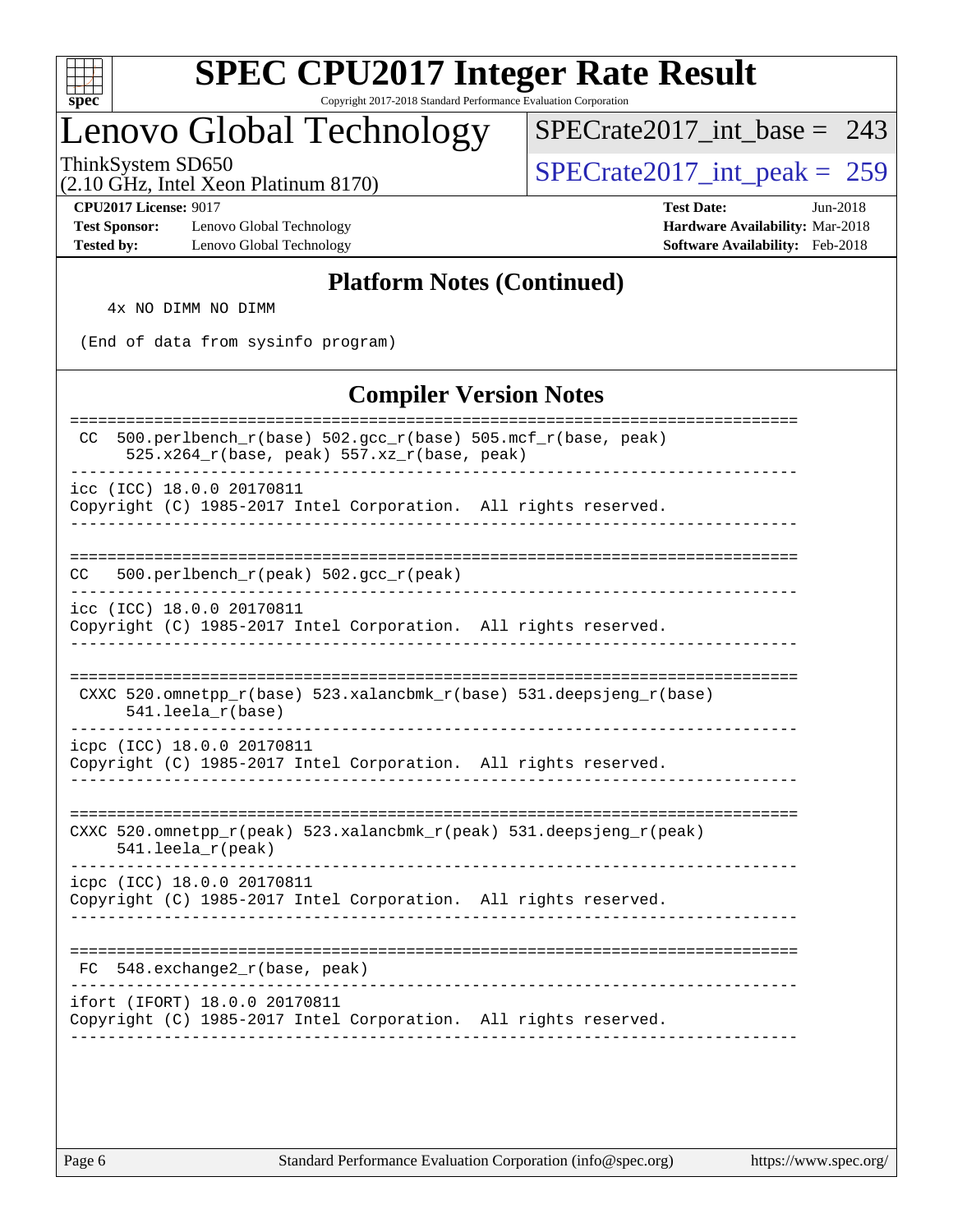

### Lenovo Global Technology

[SPECrate2017\\_int\\_base =](http://www.spec.org/auto/cpu2017/Docs/result-fields.html#SPECrate2017intbase) 243

(2.10 GHz, Intel Xeon Platinum 8170)

ThinkSystem SD650<br>  $\frac{10.644 \times 10^{14} \text{ J}}{259 \times 10^{14} \text{ J}}$  [SPECrate2017\\_int\\_peak =](http://www.spec.org/auto/cpu2017/Docs/result-fields.html#SPECrate2017intpeak) 259

**[Test Sponsor:](http://www.spec.org/auto/cpu2017/Docs/result-fields.html#TestSponsor)** Lenovo Global Technology **[Hardware Availability:](http://www.spec.org/auto/cpu2017/Docs/result-fields.html#HardwareAvailability)** Mar-2018 **[Tested by:](http://www.spec.org/auto/cpu2017/Docs/result-fields.html#Testedby)** Lenovo Global Technology **[Software Availability:](http://www.spec.org/auto/cpu2017/Docs/result-fields.html#SoftwareAvailability)** Feb-2018

**[CPU2017 License:](http://www.spec.org/auto/cpu2017/Docs/result-fields.html#CPU2017License)** 9017 **[Test Date:](http://www.spec.org/auto/cpu2017/Docs/result-fields.html#TestDate)** Jun-2018

### **[Base Compiler Invocation](http://www.spec.org/auto/cpu2017/Docs/result-fields.html#BaseCompilerInvocation)**

[C benchmarks:](http://www.spec.org/auto/cpu2017/Docs/result-fields.html#Cbenchmarks)

[icc](http://www.spec.org/cpu2017/results/res2018q3/cpu2017-20180625-07340.flags.html#user_CCbase_intel_icc_18.0_66fc1ee009f7361af1fbd72ca7dcefbb700085f36577c54f309893dd4ec40d12360134090235512931783d35fd58c0460139e722d5067c5574d8eaf2b3e37e92)

[C++ benchmarks](http://www.spec.org/auto/cpu2017/Docs/result-fields.html#CXXbenchmarks): [icpc](http://www.spec.org/cpu2017/results/res2018q3/cpu2017-20180625-07340.flags.html#user_CXXbase_intel_icpc_18.0_c510b6838c7f56d33e37e94d029a35b4a7bccf4766a728ee175e80a419847e808290a9b78be685c44ab727ea267ec2f070ec5dc83b407c0218cded6866a35d07)

[Fortran benchmarks:](http://www.spec.org/auto/cpu2017/Docs/result-fields.html#Fortranbenchmarks) [ifort](http://www.spec.org/cpu2017/results/res2018q3/cpu2017-20180625-07340.flags.html#user_FCbase_intel_ifort_18.0_8111460550e3ca792625aed983ce982f94888b8b503583aa7ba2b8303487b4d8a21a13e7191a45c5fd58ff318f48f9492884d4413fa793fd88dd292cad7027ca)

### **[Base Portability Flags](http://www.spec.org/auto/cpu2017/Docs/result-fields.html#BasePortabilityFlags)**

 500.perlbench\_r: [-DSPEC\\_LP64](http://www.spec.org/cpu2017/results/res2018q3/cpu2017-20180625-07340.flags.html#b500.perlbench_r_basePORTABILITY_DSPEC_LP64) [-DSPEC\\_LINUX\\_X64](http://www.spec.org/cpu2017/results/res2018q3/cpu2017-20180625-07340.flags.html#b500.perlbench_r_baseCPORTABILITY_DSPEC_LINUX_X64) 502.gcc\_r: [-DSPEC\\_LP64](http://www.spec.org/cpu2017/results/res2018q3/cpu2017-20180625-07340.flags.html#suite_basePORTABILITY502_gcc_r_DSPEC_LP64) 505.mcf\_r: [-DSPEC\\_LP64](http://www.spec.org/cpu2017/results/res2018q3/cpu2017-20180625-07340.flags.html#suite_basePORTABILITY505_mcf_r_DSPEC_LP64) 520.omnetpp\_r: [-DSPEC\\_LP64](http://www.spec.org/cpu2017/results/res2018q3/cpu2017-20180625-07340.flags.html#suite_basePORTABILITY520_omnetpp_r_DSPEC_LP64) 523.xalancbmk\_r: [-DSPEC\\_LP64](http://www.spec.org/cpu2017/results/res2018q3/cpu2017-20180625-07340.flags.html#suite_basePORTABILITY523_xalancbmk_r_DSPEC_LP64) [-DSPEC\\_LINUX](http://www.spec.org/cpu2017/results/res2018q3/cpu2017-20180625-07340.flags.html#b523.xalancbmk_r_baseCXXPORTABILITY_DSPEC_LINUX) 525.x264\_r: [-DSPEC\\_LP64](http://www.spec.org/cpu2017/results/res2018q3/cpu2017-20180625-07340.flags.html#suite_basePORTABILITY525_x264_r_DSPEC_LP64) 531.deepsjeng\_r: [-DSPEC\\_LP64](http://www.spec.org/cpu2017/results/res2018q3/cpu2017-20180625-07340.flags.html#suite_basePORTABILITY531_deepsjeng_r_DSPEC_LP64) 541.leela\_r: [-DSPEC\\_LP64](http://www.spec.org/cpu2017/results/res2018q3/cpu2017-20180625-07340.flags.html#suite_basePORTABILITY541_leela_r_DSPEC_LP64) 548.exchange2\_r: [-DSPEC\\_LP64](http://www.spec.org/cpu2017/results/res2018q3/cpu2017-20180625-07340.flags.html#suite_basePORTABILITY548_exchange2_r_DSPEC_LP64) 557.xz\_r: [-DSPEC\\_LP64](http://www.spec.org/cpu2017/results/res2018q3/cpu2017-20180625-07340.flags.html#suite_basePORTABILITY557_xz_r_DSPEC_LP64)

### **[Base Optimization Flags](http://www.spec.org/auto/cpu2017/Docs/result-fields.html#BaseOptimizationFlags)**

#### [C benchmarks](http://www.spec.org/auto/cpu2017/Docs/result-fields.html#Cbenchmarks):

[-Wl,-z,muldefs](http://www.spec.org/cpu2017/results/res2018q3/cpu2017-20180625-07340.flags.html#user_CCbase_link_force_multiple1_b4cbdb97b34bdee9ceefcfe54f4c8ea74255f0b02a4b23e853cdb0e18eb4525ac79b5a88067c842dd0ee6996c24547a27a4b99331201badda8798ef8a743f577) [-xCORE-AVX512](http://www.spec.org/cpu2017/results/res2018q3/cpu2017-20180625-07340.flags.html#user_CCbase_f-xCORE-AVX512) [-ipo](http://www.spec.org/cpu2017/results/res2018q3/cpu2017-20180625-07340.flags.html#user_CCbase_f-ipo) [-O3](http://www.spec.org/cpu2017/results/res2018q3/cpu2017-20180625-07340.flags.html#user_CCbase_f-O3) [-no-prec-div](http://www.spec.org/cpu2017/results/res2018q3/cpu2017-20180625-07340.flags.html#user_CCbase_f-no-prec-div) [-qopt-mem-layout-trans=3](http://www.spec.org/cpu2017/results/res2018q3/cpu2017-20180625-07340.flags.html#user_CCbase_f-qopt-mem-layout-trans_de80db37974c74b1f0e20d883f0b675c88c3b01e9d123adea9b28688d64333345fb62bc4a798493513fdb68f60282f9a726aa07f478b2f7113531aecce732043) [-L/usr/local/je5.0.1-64/lib](http://www.spec.org/cpu2017/results/res2018q3/cpu2017-20180625-07340.flags.html#user_CCbase_jemalloc_link_path64_4b10a636b7bce113509b17f3bd0d6226c5fb2346b9178c2d0232c14f04ab830f976640479e5c33dc2bcbbdad86ecfb6634cbbd4418746f06f368b512fced5394) [-ljemalloc](http://www.spec.org/cpu2017/results/res2018q3/cpu2017-20180625-07340.flags.html#user_CCbase_jemalloc_link_lib_d1249b907c500fa1c0672f44f562e3d0f79738ae9e3c4a9c376d49f265a04b9c99b167ecedbf6711b3085be911c67ff61f150a17b3472be731631ba4d0471706)

[C++ benchmarks:](http://www.spec.org/auto/cpu2017/Docs/result-fields.html#CXXbenchmarks)

[-Wl,-z,muldefs](http://www.spec.org/cpu2017/results/res2018q3/cpu2017-20180625-07340.flags.html#user_CXXbase_link_force_multiple1_b4cbdb97b34bdee9ceefcfe54f4c8ea74255f0b02a4b23e853cdb0e18eb4525ac79b5a88067c842dd0ee6996c24547a27a4b99331201badda8798ef8a743f577) [-xCORE-AVX512](http://www.spec.org/cpu2017/results/res2018q3/cpu2017-20180625-07340.flags.html#user_CXXbase_f-xCORE-AVX512) [-ipo](http://www.spec.org/cpu2017/results/res2018q3/cpu2017-20180625-07340.flags.html#user_CXXbase_f-ipo) [-O3](http://www.spec.org/cpu2017/results/res2018q3/cpu2017-20180625-07340.flags.html#user_CXXbase_f-O3) [-no-prec-div](http://www.spec.org/cpu2017/results/res2018q3/cpu2017-20180625-07340.flags.html#user_CXXbase_f-no-prec-div) [-qopt-mem-layout-trans=3](http://www.spec.org/cpu2017/results/res2018q3/cpu2017-20180625-07340.flags.html#user_CXXbase_f-qopt-mem-layout-trans_de80db37974c74b1f0e20d883f0b675c88c3b01e9d123adea9b28688d64333345fb62bc4a798493513fdb68f60282f9a726aa07f478b2f7113531aecce732043) [-L/usr/local/je5.0.1-64/lib](http://www.spec.org/cpu2017/results/res2018q3/cpu2017-20180625-07340.flags.html#user_CXXbase_jemalloc_link_path64_4b10a636b7bce113509b17f3bd0d6226c5fb2346b9178c2d0232c14f04ab830f976640479e5c33dc2bcbbdad86ecfb6634cbbd4418746f06f368b512fced5394) [-ljemalloc](http://www.spec.org/cpu2017/results/res2018q3/cpu2017-20180625-07340.flags.html#user_CXXbase_jemalloc_link_lib_d1249b907c500fa1c0672f44f562e3d0f79738ae9e3c4a9c376d49f265a04b9c99b167ecedbf6711b3085be911c67ff61f150a17b3472be731631ba4d0471706)

[Fortran benchmarks](http://www.spec.org/auto/cpu2017/Docs/result-fields.html#Fortranbenchmarks):

[-Wl,-z,muldefs](http://www.spec.org/cpu2017/results/res2018q3/cpu2017-20180625-07340.flags.html#user_FCbase_link_force_multiple1_b4cbdb97b34bdee9ceefcfe54f4c8ea74255f0b02a4b23e853cdb0e18eb4525ac79b5a88067c842dd0ee6996c24547a27a4b99331201badda8798ef8a743f577) [-xCORE-AVX512](http://www.spec.org/cpu2017/results/res2018q3/cpu2017-20180625-07340.flags.html#user_FCbase_f-xCORE-AVX512) [-ipo](http://www.spec.org/cpu2017/results/res2018q3/cpu2017-20180625-07340.flags.html#user_FCbase_f-ipo) [-O3](http://www.spec.org/cpu2017/results/res2018q3/cpu2017-20180625-07340.flags.html#user_FCbase_f-O3) [-no-prec-div](http://www.spec.org/cpu2017/results/res2018q3/cpu2017-20180625-07340.flags.html#user_FCbase_f-no-prec-div) [-qopt-mem-layout-trans=3](http://www.spec.org/cpu2017/results/res2018q3/cpu2017-20180625-07340.flags.html#user_FCbase_f-qopt-mem-layout-trans_de80db37974c74b1f0e20d883f0b675c88c3b01e9d123adea9b28688d64333345fb62bc4a798493513fdb68f60282f9a726aa07f478b2f7113531aecce732043) [-nostandard-realloc-lhs](http://www.spec.org/cpu2017/results/res2018q3/cpu2017-20180625-07340.flags.html#user_FCbase_f_2003_std_realloc_82b4557e90729c0f113870c07e44d33d6f5a304b4f63d4c15d2d0f1fab99f5daaed73bdb9275d9ae411527f28b936061aa8b9c8f2d63842963b95c9dd6426b8a) [-align array32byte](http://www.spec.org/cpu2017/results/res2018q3/cpu2017-20180625-07340.flags.html#user_FCbase_align_array32byte_b982fe038af199962ba9a80c053b8342c548c85b40b8e86eb3cc33dee0d7986a4af373ac2d51c3f7cf710a18d62fdce2948f201cd044323541f22fc0fffc51b6) [-L/usr/local/je5.0.1-64/lib](http://www.spec.org/cpu2017/results/res2018q3/cpu2017-20180625-07340.flags.html#user_FCbase_jemalloc_link_path64_4b10a636b7bce113509b17f3bd0d6226c5fb2346b9178c2d0232c14f04ab830f976640479e5c33dc2bcbbdad86ecfb6634cbbd4418746f06f368b512fced5394) [-ljemalloc](http://www.spec.org/cpu2017/results/res2018q3/cpu2017-20180625-07340.flags.html#user_FCbase_jemalloc_link_lib_d1249b907c500fa1c0672f44f562e3d0f79738ae9e3c4a9c376d49f265a04b9c99b167ecedbf6711b3085be911c67ff61f150a17b3472be731631ba4d0471706)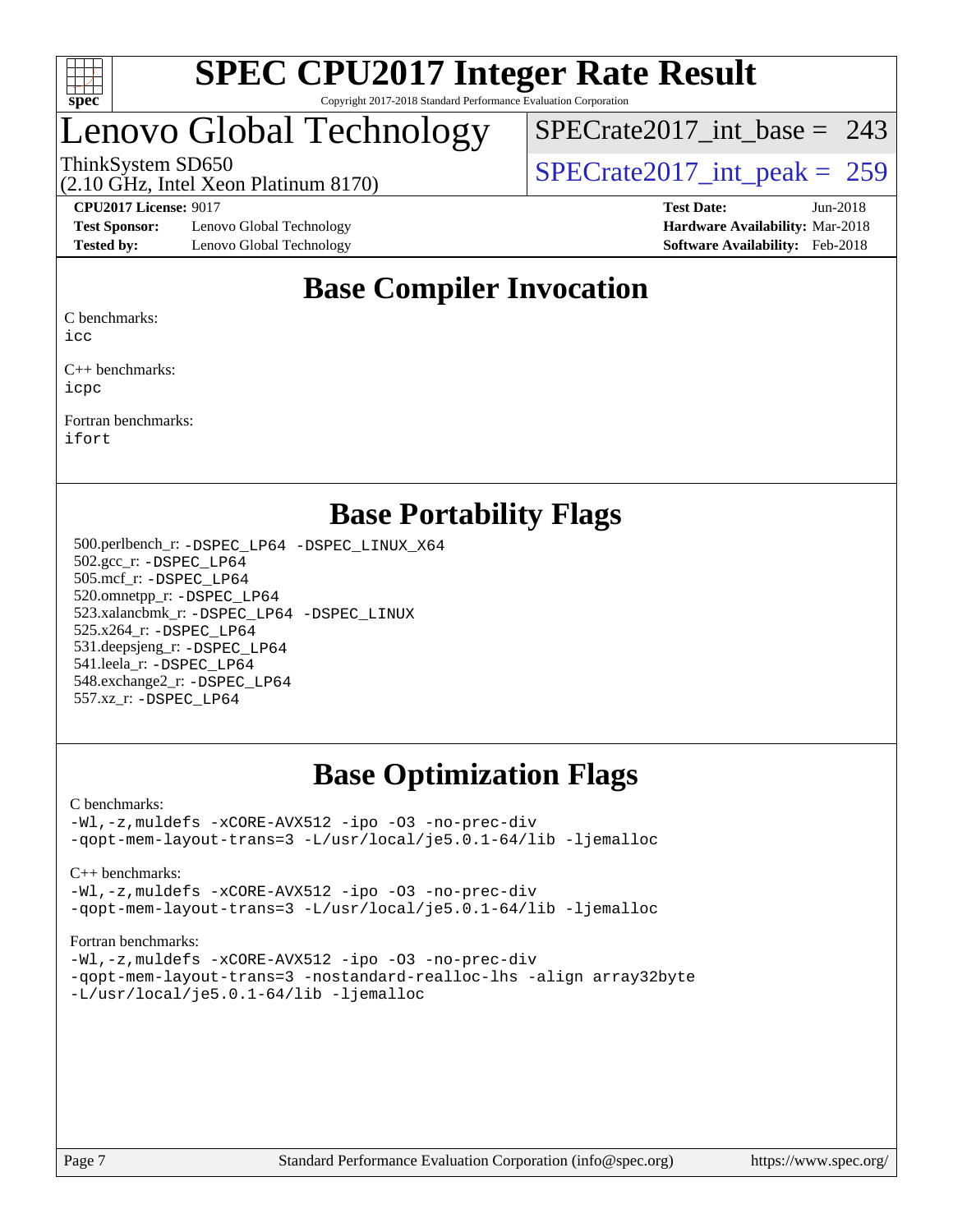

# enovo Global Technology

[SPECrate2017\\_int\\_base =](http://www.spec.org/auto/cpu2017/Docs/result-fields.html#SPECrate2017intbase) 243

(2.10 GHz, Intel Xeon Platinum 8170) ThinkSystem SD650<br>(2.10 GHz, Intel Xeon Platinum 8170)  $\begin{array}{r} | \text{SPECrate2017\_int\_peak} = 259 \end{array}$ 

**[Test Sponsor:](http://www.spec.org/auto/cpu2017/Docs/result-fields.html#TestSponsor)** Lenovo Global Technology **[Hardware Availability:](http://www.spec.org/auto/cpu2017/Docs/result-fields.html#HardwareAvailability)** Mar-2018 **[Tested by:](http://www.spec.org/auto/cpu2017/Docs/result-fields.html#Testedby)** Lenovo Global Technology **[Software Availability:](http://www.spec.org/auto/cpu2017/Docs/result-fields.html#SoftwareAvailability)** Feb-2018

**[CPU2017 License:](http://www.spec.org/auto/cpu2017/Docs/result-fields.html#CPU2017License)** 9017 **[Test Date:](http://www.spec.org/auto/cpu2017/Docs/result-fields.html#TestDate)** Jun-2018

### **[Base Other Flags](http://www.spec.org/auto/cpu2017/Docs/result-fields.html#BaseOtherFlags)**

[C benchmarks:](http://www.spec.org/auto/cpu2017/Docs/result-fields.html#Cbenchmarks)  $-m64$   $-std=c11$ 

[C++ benchmarks:](http://www.spec.org/auto/cpu2017/Docs/result-fields.html#CXXbenchmarks) [-m64](http://www.spec.org/cpu2017/results/res2018q3/cpu2017-20180625-07340.flags.html#user_CXXbase_intel_intel64_18.0_af43caccfc8ded86e7699f2159af6efc7655f51387b94da716254467f3c01020a5059329e2569e4053f409e7c9202a7efc638f7a6d1ffb3f52dea4a3e31d82ab)

[Fortran benchmarks](http://www.spec.org/auto/cpu2017/Docs/result-fields.html#Fortranbenchmarks): [-m64](http://www.spec.org/cpu2017/results/res2018q3/cpu2017-20180625-07340.flags.html#user_FCbase_intel_intel64_18.0_af43caccfc8ded86e7699f2159af6efc7655f51387b94da716254467f3c01020a5059329e2569e4053f409e7c9202a7efc638f7a6d1ffb3f52dea4a3e31d82ab)

**[Peak Compiler Invocation](http://www.spec.org/auto/cpu2017/Docs/result-fields.html#PeakCompilerInvocation)**

[C benchmarks](http://www.spec.org/auto/cpu2017/Docs/result-fields.html#Cbenchmarks): [icc](http://www.spec.org/cpu2017/results/res2018q3/cpu2017-20180625-07340.flags.html#user_CCpeak_intel_icc_18.0_66fc1ee009f7361af1fbd72ca7dcefbb700085f36577c54f309893dd4ec40d12360134090235512931783d35fd58c0460139e722d5067c5574d8eaf2b3e37e92)

[C++ benchmarks:](http://www.spec.org/auto/cpu2017/Docs/result-fields.html#CXXbenchmarks) [icpc](http://www.spec.org/cpu2017/results/res2018q3/cpu2017-20180625-07340.flags.html#user_CXXpeak_intel_icpc_18.0_c510b6838c7f56d33e37e94d029a35b4a7bccf4766a728ee175e80a419847e808290a9b78be685c44ab727ea267ec2f070ec5dc83b407c0218cded6866a35d07)

[Fortran benchmarks](http://www.spec.org/auto/cpu2017/Docs/result-fields.html#Fortranbenchmarks): [ifort](http://www.spec.org/cpu2017/results/res2018q3/cpu2017-20180625-07340.flags.html#user_FCpeak_intel_ifort_18.0_8111460550e3ca792625aed983ce982f94888b8b503583aa7ba2b8303487b4d8a21a13e7191a45c5fd58ff318f48f9492884d4413fa793fd88dd292cad7027ca)

### **[Peak Portability Flags](http://www.spec.org/auto/cpu2017/Docs/result-fields.html#PeakPortabilityFlags)**

 500.perlbench\_r: [-DSPEC\\_LP64](http://www.spec.org/cpu2017/results/res2018q3/cpu2017-20180625-07340.flags.html#b500.perlbench_r_peakPORTABILITY_DSPEC_LP64) [-DSPEC\\_LINUX\\_X64](http://www.spec.org/cpu2017/results/res2018q3/cpu2017-20180625-07340.flags.html#b500.perlbench_r_peakCPORTABILITY_DSPEC_LINUX_X64) 502.gcc\_r: [-D\\_FILE\\_OFFSET\\_BITS=64](http://www.spec.org/cpu2017/results/res2018q3/cpu2017-20180625-07340.flags.html#user_peakPORTABILITY502_gcc_r_file_offset_bits_64_5ae949a99b284ddf4e95728d47cb0843d81b2eb0e18bdfe74bbf0f61d0b064f4bda2f10ea5eb90e1dcab0e84dbc592acfc5018bc955c18609f94ddb8d550002c) 505.mcf\_r: [-DSPEC\\_LP64](http://www.spec.org/cpu2017/results/res2018q3/cpu2017-20180625-07340.flags.html#suite_peakPORTABILITY505_mcf_r_DSPEC_LP64) 520.omnetpp\_r: [-DSPEC\\_LP64](http://www.spec.org/cpu2017/results/res2018q3/cpu2017-20180625-07340.flags.html#suite_peakPORTABILITY520_omnetpp_r_DSPEC_LP64) 523.xalancbmk\_r: [-D\\_FILE\\_OFFSET\\_BITS=64](http://www.spec.org/cpu2017/results/res2018q3/cpu2017-20180625-07340.flags.html#user_peakPORTABILITY523_xalancbmk_r_file_offset_bits_64_5ae949a99b284ddf4e95728d47cb0843d81b2eb0e18bdfe74bbf0f61d0b064f4bda2f10ea5eb90e1dcab0e84dbc592acfc5018bc955c18609f94ddb8d550002c) [-DSPEC\\_LINUX](http://www.spec.org/cpu2017/results/res2018q3/cpu2017-20180625-07340.flags.html#b523.xalancbmk_r_peakCXXPORTABILITY_DSPEC_LINUX) 525.x264\_r: [-DSPEC\\_LP64](http://www.spec.org/cpu2017/results/res2018q3/cpu2017-20180625-07340.flags.html#suite_peakPORTABILITY525_x264_r_DSPEC_LP64) 531.deepsjeng\_r: [-DSPEC\\_LP64](http://www.spec.org/cpu2017/results/res2018q3/cpu2017-20180625-07340.flags.html#suite_peakPORTABILITY531_deepsjeng_r_DSPEC_LP64) 541.leela\_r: [-DSPEC\\_LP64](http://www.spec.org/cpu2017/results/res2018q3/cpu2017-20180625-07340.flags.html#suite_peakPORTABILITY541_leela_r_DSPEC_LP64) 548.exchange2\_r: [-DSPEC\\_LP64](http://www.spec.org/cpu2017/results/res2018q3/cpu2017-20180625-07340.flags.html#suite_peakPORTABILITY548_exchange2_r_DSPEC_LP64) 557.xz\_r: [-DSPEC\\_LP64](http://www.spec.org/cpu2017/results/res2018q3/cpu2017-20180625-07340.flags.html#suite_peakPORTABILITY557_xz_r_DSPEC_LP64)

## **[Peak Optimization Flags](http://www.spec.org/auto/cpu2017/Docs/result-fields.html#PeakOptimizationFlags)**

[C benchmarks](http://www.spec.org/auto/cpu2017/Docs/result-fields.html#Cbenchmarks):

```
 500.perlbench_r: -Wl,-z,muldefs -prof-gen(pass 1) -prof-use(pass 2) -ipo
-xCORE-AVX512 -O3 -no-prec-div -qopt-mem-layout-trans=3
-fno-strict-overflow -L/usr/local/je5.0.1-64/lib
```
**(Continued on next page)**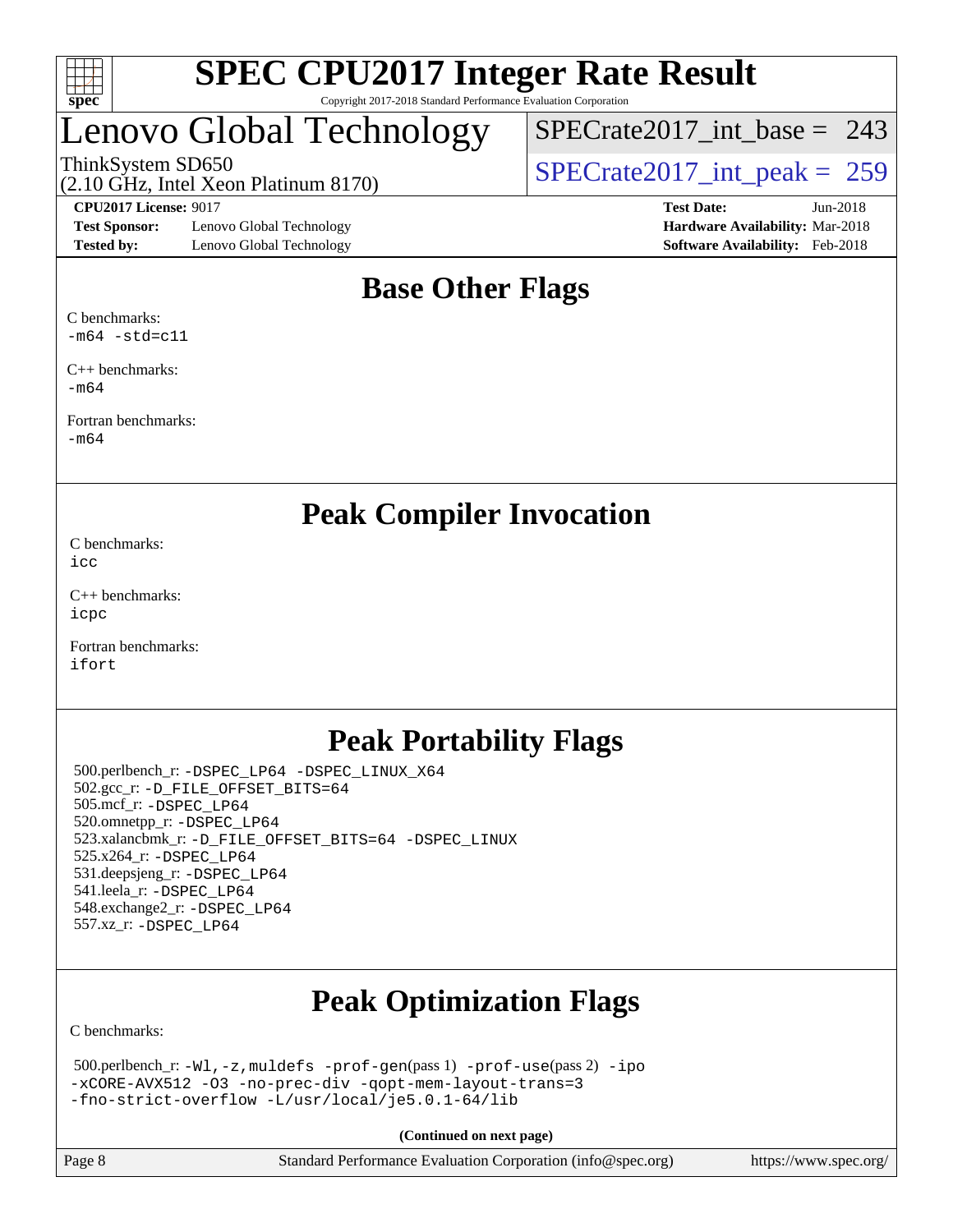

### Lenovo Global Technology

 $SPECrate2017\_int\_base = 243$ 

(2.10 GHz, Intel Xeon Platinum 8170)

ThinkSystem SD650  $SPECrate2017\_int\_peak = 259$ 

**[Test Sponsor:](http://www.spec.org/auto/cpu2017/Docs/result-fields.html#TestSponsor)** Lenovo Global Technology **[Hardware Availability:](http://www.spec.org/auto/cpu2017/Docs/result-fields.html#HardwareAvailability)** Mar-2018 **[Tested by:](http://www.spec.org/auto/cpu2017/Docs/result-fields.html#Testedby)** Lenovo Global Technology **[Software Availability:](http://www.spec.org/auto/cpu2017/Docs/result-fields.html#SoftwareAvailability)** Feb-2018

**[CPU2017 License:](http://www.spec.org/auto/cpu2017/Docs/result-fields.html#CPU2017License)** 9017 **[Test Date:](http://www.spec.org/auto/cpu2017/Docs/result-fields.html#TestDate)** Jun-2018

### **[Peak Optimization Flags \(Continued\)](http://www.spec.org/auto/cpu2017/Docs/result-fields.html#PeakOptimizationFlags)**

500.perlbench\_r (continued):

[-ljemalloc](http://www.spec.org/cpu2017/results/res2018q3/cpu2017-20180625-07340.flags.html#user_peakEXTRA_LIBS500_perlbench_r_jemalloc_link_lib_d1249b907c500fa1c0672f44f562e3d0f79738ae9e3c4a9c376d49f265a04b9c99b167ecedbf6711b3085be911c67ff61f150a17b3472be731631ba4d0471706)

 502.gcc\_r: [-L/opt/intel/compilers\\_and\\_libraries\\_2018/linux/lib/ia32](http://www.spec.org/cpu2017/results/res2018q3/cpu2017-20180625-07340.flags.html#user_peakCCLD502_gcc_r_Enable-32bit-runtime_af243bdb1d79e4c7a4f720bf8275e627de2ecd461de63307bc14cef0633fde3cd7bb2facb32dcc8be9566045fb55d40ce2b72b725f73827aa7833441b71b9343) [-Wl,-z,muldefs](http://www.spec.org/cpu2017/results/res2018q3/cpu2017-20180625-07340.flags.html#user_peakEXTRA_LDFLAGS502_gcc_r_link_force_multiple1_b4cbdb97b34bdee9ceefcfe54f4c8ea74255f0b02a4b23e853cdb0e18eb4525ac79b5a88067c842dd0ee6996c24547a27a4b99331201badda8798ef8a743f577) [-prof-gen](http://www.spec.org/cpu2017/results/res2018q3/cpu2017-20180625-07340.flags.html#user_peakPASS1_CFLAGSPASS1_LDFLAGS502_gcc_r_prof_gen_5aa4926d6013ddb2a31985c654b3eb18169fc0c6952a63635c234f711e6e63dd76e94ad52365559451ec499a2cdb89e4dc58ba4c67ef54ca681ffbe1461d6b36)(pass 1) [-prof-use](http://www.spec.org/cpu2017/results/res2018q3/cpu2017-20180625-07340.flags.html#user_peakPASS2_CFLAGSPASS2_LDFLAGS502_gcc_r_prof_use_1a21ceae95f36a2b53c25747139a6c16ca95bd9def2a207b4f0849963b97e94f5260e30a0c64f4bb623698870e679ca08317ef8150905d41bd88c6f78df73f19)(pass 2) [-ipo](http://www.spec.org/cpu2017/results/res2018q3/cpu2017-20180625-07340.flags.html#user_peakPASS1_COPTIMIZEPASS2_COPTIMIZE502_gcc_r_f-ipo) [-xCORE-AVX512](http://www.spec.org/cpu2017/results/res2018q3/cpu2017-20180625-07340.flags.html#user_peakPASS2_COPTIMIZE502_gcc_r_f-xCORE-AVX512) [-O3](http://www.spec.org/cpu2017/results/res2018q3/cpu2017-20180625-07340.flags.html#user_peakPASS1_COPTIMIZEPASS2_COPTIMIZE502_gcc_r_f-O3) [-no-prec-div](http://www.spec.org/cpu2017/results/res2018q3/cpu2017-20180625-07340.flags.html#user_peakPASS1_COPTIMIZEPASS2_COPTIMIZE502_gcc_r_f-no-prec-div) [-qopt-mem-layout-trans=3](http://www.spec.org/cpu2017/results/res2018q3/cpu2017-20180625-07340.flags.html#user_peakPASS1_COPTIMIZEPASS2_COPTIMIZE502_gcc_r_f-qopt-mem-layout-trans_de80db37974c74b1f0e20d883f0b675c88c3b01e9d123adea9b28688d64333345fb62bc4a798493513fdb68f60282f9a726aa07f478b2f7113531aecce732043) [-L/usr/local/je5.0.1-32/lib](http://www.spec.org/cpu2017/results/res2018q3/cpu2017-20180625-07340.flags.html#user_peakEXTRA_LIBS502_gcc_r_jemalloc_link_path32_e29f22e8e6c17053bbc6a0971f5a9c01a601a06bb1a59df2084b77a2fe0a2995b64fd4256feaeea39eeba3aae142e96e2b2b0a28974019c0c0c88139a84f900a) [-ljemalloc](http://www.spec.org/cpu2017/results/res2018q3/cpu2017-20180625-07340.flags.html#user_peakEXTRA_LIBS502_gcc_r_jemalloc_link_lib_d1249b907c500fa1c0672f44f562e3d0f79738ae9e3c4a9c376d49f265a04b9c99b167ecedbf6711b3085be911c67ff61f150a17b3472be731631ba4d0471706)

 505.mcf\_r: [-Wl,-z,muldefs](http://www.spec.org/cpu2017/results/res2018q3/cpu2017-20180625-07340.flags.html#user_peakEXTRA_LDFLAGS505_mcf_r_link_force_multiple1_b4cbdb97b34bdee9ceefcfe54f4c8ea74255f0b02a4b23e853cdb0e18eb4525ac79b5a88067c842dd0ee6996c24547a27a4b99331201badda8798ef8a743f577) [-xCORE-AVX512](http://www.spec.org/cpu2017/results/res2018q3/cpu2017-20180625-07340.flags.html#user_peakCOPTIMIZE505_mcf_r_f-xCORE-AVX512) [-ipo](http://www.spec.org/cpu2017/results/res2018q3/cpu2017-20180625-07340.flags.html#user_peakCOPTIMIZE505_mcf_r_f-ipo) [-O3](http://www.spec.org/cpu2017/results/res2018q3/cpu2017-20180625-07340.flags.html#user_peakCOPTIMIZE505_mcf_r_f-O3) [-no-prec-div](http://www.spec.org/cpu2017/results/res2018q3/cpu2017-20180625-07340.flags.html#user_peakCOPTIMIZE505_mcf_r_f-no-prec-div) [-qopt-mem-layout-trans=3](http://www.spec.org/cpu2017/results/res2018q3/cpu2017-20180625-07340.flags.html#user_peakCOPTIMIZE505_mcf_r_f-qopt-mem-layout-trans_de80db37974c74b1f0e20d883f0b675c88c3b01e9d123adea9b28688d64333345fb62bc4a798493513fdb68f60282f9a726aa07f478b2f7113531aecce732043) [-L/usr/local/je5.0.1-64/lib](http://www.spec.org/cpu2017/results/res2018q3/cpu2017-20180625-07340.flags.html#user_peakEXTRA_LIBS505_mcf_r_jemalloc_link_path64_4b10a636b7bce113509b17f3bd0d6226c5fb2346b9178c2d0232c14f04ab830f976640479e5c33dc2bcbbdad86ecfb6634cbbd4418746f06f368b512fced5394) [-ljemalloc](http://www.spec.org/cpu2017/results/res2018q3/cpu2017-20180625-07340.flags.html#user_peakEXTRA_LIBS505_mcf_r_jemalloc_link_lib_d1249b907c500fa1c0672f44f562e3d0f79738ae9e3c4a9c376d49f265a04b9c99b167ecedbf6711b3085be911c67ff61f150a17b3472be731631ba4d0471706)

 525.x264\_r: [-Wl,-z,muldefs](http://www.spec.org/cpu2017/results/res2018q3/cpu2017-20180625-07340.flags.html#user_peakEXTRA_LDFLAGS525_x264_r_link_force_multiple1_b4cbdb97b34bdee9ceefcfe54f4c8ea74255f0b02a4b23e853cdb0e18eb4525ac79b5a88067c842dd0ee6996c24547a27a4b99331201badda8798ef8a743f577) [-xCORE-AVX512](http://www.spec.org/cpu2017/results/res2018q3/cpu2017-20180625-07340.flags.html#user_peakCOPTIMIZE525_x264_r_f-xCORE-AVX512) [-ipo](http://www.spec.org/cpu2017/results/res2018q3/cpu2017-20180625-07340.flags.html#user_peakCOPTIMIZE525_x264_r_f-ipo) [-O3](http://www.spec.org/cpu2017/results/res2018q3/cpu2017-20180625-07340.flags.html#user_peakCOPTIMIZE525_x264_r_f-O3) [-no-prec-div](http://www.spec.org/cpu2017/results/res2018q3/cpu2017-20180625-07340.flags.html#user_peakCOPTIMIZE525_x264_r_f-no-prec-div) [-qopt-mem-layout-trans=3](http://www.spec.org/cpu2017/results/res2018q3/cpu2017-20180625-07340.flags.html#user_peakCOPTIMIZE525_x264_r_f-qopt-mem-layout-trans_de80db37974c74b1f0e20d883f0b675c88c3b01e9d123adea9b28688d64333345fb62bc4a798493513fdb68f60282f9a726aa07f478b2f7113531aecce732043) [-fno-alias](http://www.spec.org/cpu2017/results/res2018q3/cpu2017-20180625-07340.flags.html#user_peakEXTRA_OPTIMIZE525_x264_r_f-no-alias_77dbac10d91cbfe898fbf4a29d1b29b694089caa623bdd1baccc9957d4edbe8d106c0b357e2748a65b44fc9e83d78098bb898077f3fe92f9faf24f7bd4a07ed7) [-L/usr/local/je5.0.1-64/lib](http://www.spec.org/cpu2017/results/res2018q3/cpu2017-20180625-07340.flags.html#user_peakEXTRA_LIBS525_x264_r_jemalloc_link_path64_4b10a636b7bce113509b17f3bd0d6226c5fb2346b9178c2d0232c14f04ab830f976640479e5c33dc2bcbbdad86ecfb6634cbbd4418746f06f368b512fced5394) [-ljemalloc](http://www.spec.org/cpu2017/results/res2018q3/cpu2017-20180625-07340.flags.html#user_peakEXTRA_LIBS525_x264_r_jemalloc_link_lib_d1249b907c500fa1c0672f44f562e3d0f79738ae9e3c4a9c376d49f265a04b9c99b167ecedbf6711b3085be911c67ff61f150a17b3472be731631ba4d0471706)

557.xz\_r: Same as 505.mcf\_r

[C++ benchmarks:](http://www.spec.org/auto/cpu2017/Docs/result-fields.html#CXXbenchmarks)

520.omnetpp\_r: $-Wl$ ,-z,muldefs -prof-qen(pass 1) [-prof-use](http://www.spec.org/cpu2017/results/res2018q3/cpu2017-20180625-07340.flags.html#user_peakPASS2_CXXFLAGSPASS2_LDFLAGS520_omnetpp_r_prof_use_1a21ceae95f36a2b53c25747139a6c16ca95bd9def2a207b4f0849963b97e94f5260e30a0c64f4bb623698870e679ca08317ef8150905d41bd88c6f78df73f19)(pass 2) [-ipo](http://www.spec.org/cpu2017/results/res2018q3/cpu2017-20180625-07340.flags.html#user_peakPASS1_CXXOPTIMIZEPASS2_CXXOPTIMIZE520_omnetpp_r_f-ipo) [-xCORE-AVX512](http://www.spec.org/cpu2017/results/res2018q3/cpu2017-20180625-07340.flags.html#user_peakPASS2_CXXOPTIMIZE520_omnetpp_r_f-xCORE-AVX512) [-O3](http://www.spec.org/cpu2017/results/res2018q3/cpu2017-20180625-07340.flags.html#user_peakPASS1_CXXOPTIMIZEPASS2_CXXOPTIMIZE520_omnetpp_r_f-O3) [-no-prec-div](http://www.spec.org/cpu2017/results/res2018q3/cpu2017-20180625-07340.flags.html#user_peakPASS1_CXXOPTIMIZEPASS2_CXXOPTIMIZE520_omnetpp_r_f-no-prec-div) [-qopt-mem-layout-trans=3](http://www.spec.org/cpu2017/results/res2018q3/cpu2017-20180625-07340.flags.html#user_peakPASS1_CXXOPTIMIZEPASS2_CXXOPTIMIZE520_omnetpp_r_f-qopt-mem-layout-trans_de80db37974c74b1f0e20d883f0b675c88c3b01e9d123adea9b28688d64333345fb62bc4a798493513fdb68f60282f9a726aa07f478b2f7113531aecce732043) [-L/usr/local/je5.0.1-64/lib](http://www.spec.org/cpu2017/results/res2018q3/cpu2017-20180625-07340.flags.html#user_peakEXTRA_LIBS520_omnetpp_r_jemalloc_link_path64_4b10a636b7bce113509b17f3bd0d6226c5fb2346b9178c2d0232c14f04ab830f976640479e5c33dc2bcbbdad86ecfb6634cbbd4418746f06f368b512fced5394) [-ljemalloc](http://www.spec.org/cpu2017/results/res2018q3/cpu2017-20180625-07340.flags.html#user_peakEXTRA_LIBS520_omnetpp_r_jemalloc_link_lib_d1249b907c500fa1c0672f44f562e3d0f79738ae9e3c4a9c376d49f265a04b9c99b167ecedbf6711b3085be911c67ff61f150a17b3472be731631ba4d0471706)

 523.xalancbmk\_r: [-L/opt/intel/compilers\\_and\\_libraries\\_2018/linux/lib/ia32](http://www.spec.org/cpu2017/results/res2018q3/cpu2017-20180625-07340.flags.html#user_peakCXXLD523_xalancbmk_r_Enable-32bit-runtime_af243bdb1d79e4c7a4f720bf8275e627de2ecd461de63307bc14cef0633fde3cd7bb2facb32dcc8be9566045fb55d40ce2b72b725f73827aa7833441b71b9343) [-Wl,-z,muldefs](http://www.spec.org/cpu2017/results/res2018q3/cpu2017-20180625-07340.flags.html#user_peakEXTRA_LDFLAGS523_xalancbmk_r_link_force_multiple1_b4cbdb97b34bdee9ceefcfe54f4c8ea74255f0b02a4b23e853cdb0e18eb4525ac79b5a88067c842dd0ee6996c24547a27a4b99331201badda8798ef8a743f577) [-prof-gen](http://www.spec.org/cpu2017/results/res2018q3/cpu2017-20180625-07340.flags.html#user_peakPASS1_CXXFLAGSPASS1_LDFLAGS523_xalancbmk_r_prof_gen_5aa4926d6013ddb2a31985c654b3eb18169fc0c6952a63635c234f711e6e63dd76e94ad52365559451ec499a2cdb89e4dc58ba4c67ef54ca681ffbe1461d6b36)(pass 1) [-prof-use](http://www.spec.org/cpu2017/results/res2018q3/cpu2017-20180625-07340.flags.html#user_peakPASS2_CXXFLAGSPASS2_LDFLAGS523_xalancbmk_r_prof_use_1a21ceae95f36a2b53c25747139a6c16ca95bd9def2a207b4f0849963b97e94f5260e30a0c64f4bb623698870e679ca08317ef8150905d41bd88c6f78df73f19)(pass 2) [-ipo](http://www.spec.org/cpu2017/results/res2018q3/cpu2017-20180625-07340.flags.html#user_peakPASS1_CXXOPTIMIZEPASS2_CXXOPTIMIZE523_xalancbmk_r_f-ipo) [-xCORE-AVX512](http://www.spec.org/cpu2017/results/res2018q3/cpu2017-20180625-07340.flags.html#user_peakPASS2_CXXOPTIMIZE523_xalancbmk_r_f-xCORE-AVX512) [-O3](http://www.spec.org/cpu2017/results/res2018q3/cpu2017-20180625-07340.flags.html#user_peakPASS1_CXXOPTIMIZEPASS2_CXXOPTIMIZE523_xalancbmk_r_f-O3) [-no-prec-div](http://www.spec.org/cpu2017/results/res2018q3/cpu2017-20180625-07340.flags.html#user_peakPASS1_CXXOPTIMIZEPASS2_CXXOPTIMIZE523_xalancbmk_r_f-no-prec-div) [-qopt-mem-layout-trans=3](http://www.spec.org/cpu2017/results/res2018q3/cpu2017-20180625-07340.flags.html#user_peakPASS1_CXXOPTIMIZEPASS2_CXXOPTIMIZE523_xalancbmk_r_f-qopt-mem-layout-trans_de80db37974c74b1f0e20d883f0b675c88c3b01e9d123adea9b28688d64333345fb62bc4a798493513fdb68f60282f9a726aa07f478b2f7113531aecce732043) [-L/usr/local/je5.0.1-32/lib](http://www.spec.org/cpu2017/results/res2018q3/cpu2017-20180625-07340.flags.html#user_peakEXTRA_LIBS523_xalancbmk_r_jemalloc_link_path32_e29f22e8e6c17053bbc6a0971f5a9c01a601a06bb1a59df2084b77a2fe0a2995b64fd4256feaeea39eeba3aae142e96e2b2b0a28974019c0c0c88139a84f900a) [-ljemalloc](http://www.spec.org/cpu2017/results/res2018q3/cpu2017-20180625-07340.flags.html#user_peakEXTRA_LIBS523_xalancbmk_r_jemalloc_link_lib_d1249b907c500fa1c0672f44f562e3d0f79738ae9e3c4a9c376d49f265a04b9c99b167ecedbf6711b3085be911c67ff61f150a17b3472be731631ba4d0471706)

531.deepsjeng\_r: Same as 520.omnetpp\_r

541.leela\_r: Same as 520.omnetpp\_r

#### [Fortran benchmarks](http://www.spec.org/auto/cpu2017/Docs/result-fields.html#Fortranbenchmarks):

[-Wl,-z,muldefs](http://www.spec.org/cpu2017/results/res2018q3/cpu2017-20180625-07340.flags.html#user_FCpeak_link_force_multiple1_b4cbdb97b34bdee9ceefcfe54f4c8ea74255f0b02a4b23e853cdb0e18eb4525ac79b5a88067c842dd0ee6996c24547a27a4b99331201badda8798ef8a743f577) [-xCORE-AVX512](http://www.spec.org/cpu2017/results/res2018q3/cpu2017-20180625-07340.flags.html#user_FCpeak_f-xCORE-AVX512) [-ipo](http://www.spec.org/cpu2017/results/res2018q3/cpu2017-20180625-07340.flags.html#user_FCpeak_f-ipo) [-O3](http://www.spec.org/cpu2017/results/res2018q3/cpu2017-20180625-07340.flags.html#user_FCpeak_f-O3) [-no-prec-div](http://www.spec.org/cpu2017/results/res2018q3/cpu2017-20180625-07340.flags.html#user_FCpeak_f-no-prec-div) [-qopt-mem-layout-trans=3](http://www.spec.org/cpu2017/results/res2018q3/cpu2017-20180625-07340.flags.html#user_FCpeak_f-qopt-mem-layout-trans_de80db37974c74b1f0e20d883f0b675c88c3b01e9d123adea9b28688d64333345fb62bc4a798493513fdb68f60282f9a726aa07f478b2f7113531aecce732043) [-nostandard-realloc-lhs](http://www.spec.org/cpu2017/results/res2018q3/cpu2017-20180625-07340.flags.html#user_FCpeak_f_2003_std_realloc_82b4557e90729c0f113870c07e44d33d6f5a304b4f63d4c15d2d0f1fab99f5daaed73bdb9275d9ae411527f28b936061aa8b9c8f2d63842963b95c9dd6426b8a) [-align array32byte](http://www.spec.org/cpu2017/results/res2018q3/cpu2017-20180625-07340.flags.html#user_FCpeak_align_array32byte_b982fe038af199962ba9a80c053b8342c548c85b40b8e86eb3cc33dee0d7986a4af373ac2d51c3f7cf710a18d62fdce2948f201cd044323541f22fc0fffc51b6) [-L/usr/local/je5.0.1-64/lib](http://www.spec.org/cpu2017/results/res2018q3/cpu2017-20180625-07340.flags.html#user_FCpeak_jemalloc_link_path64_4b10a636b7bce113509b17f3bd0d6226c5fb2346b9178c2d0232c14f04ab830f976640479e5c33dc2bcbbdad86ecfb6634cbbd4418746f06f368b512fced5394) [-ljemalloc](http://www.spec.org/cpu2017/results/res2018q3/cpu2017-20180625-07340.flags.html#user_FCpeak_jemalloc_link_lib_d1249b907c500fa1c0672f44f562e3d0f79738ae9e3c4a9c376d49f265a04b9c99b167ecedbf6711b3085be911c67ff61f150a17b3472be731631ba4d0471706)

### **[Peak Other Flags](http://www.spec.org/auto/cpu2017/Docs/result-fields.html#PeakOtherFlags)**

[C benchmarks \(except as noted below\)](http://www.spec.org/auto/cpu2017/Docs/result-fields.html#Cbenchmarksexceptasnotedbelow):  $-m64 - std= c11$  $-m64 - std= c11$ 

**(Continued on next page)**

Page 9 Standard Performance Evaluation Corporation [\(info@spec.org\)](mailto:info@spec.org) <https://www.spec.org/>